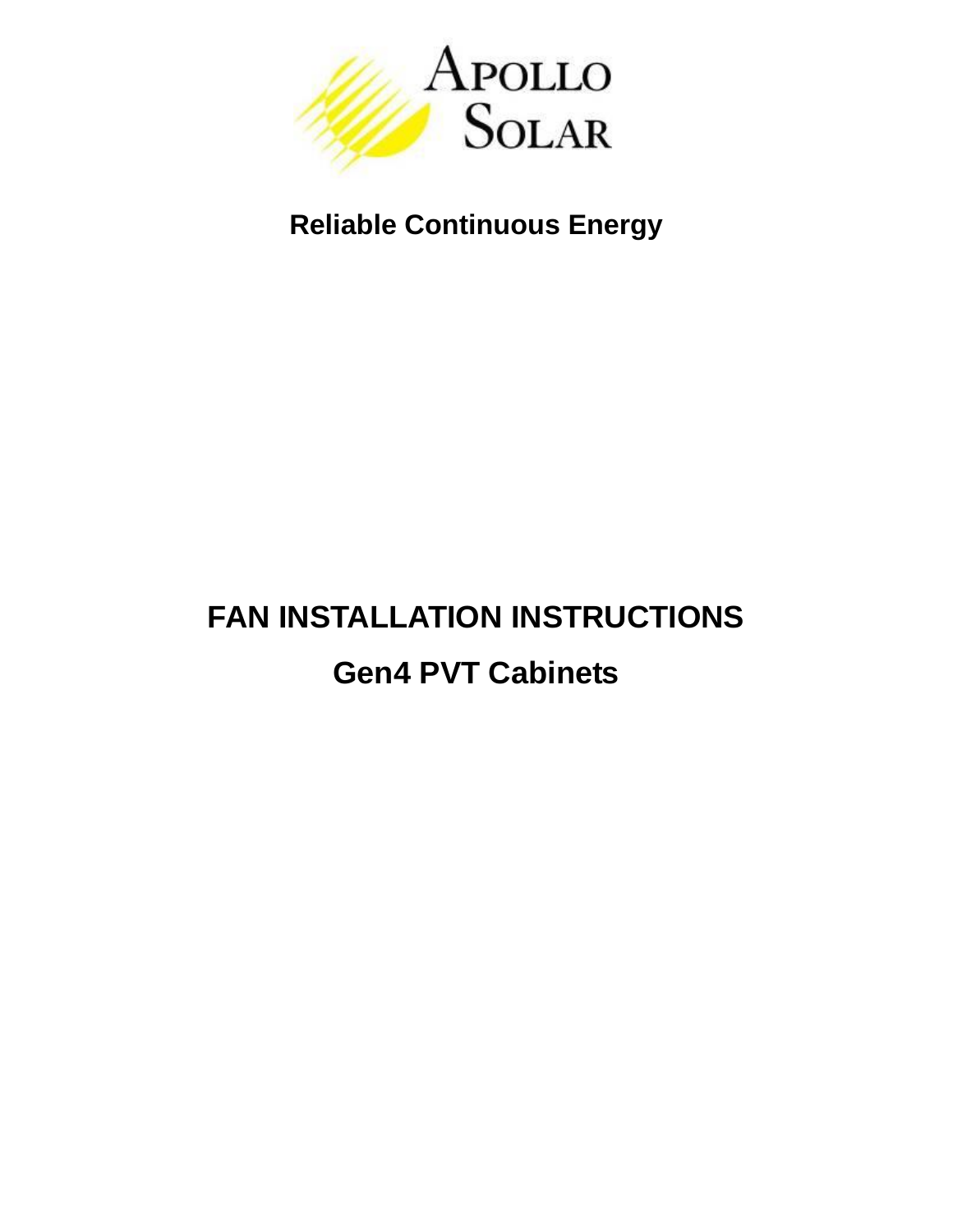#### **1 Air Vents, Filters and Fans:**

For climates with ambient temperatures over  $35^{\circ}$ C, it is recommended that the cabinet be equipped with optional fans which include vents and filters.

The Filters should be examined on a regular basis and replaced or washed out if they become full of dust. The Filters are easily accessed from the front as shown in the photo.

The vents and fans are located near the bottom of each door behind a vent with louvers and filters. The fans pull air into the cabinet through the filters which prevent bugs and dust from entering. The warmer air is exhausted through the vents at the top of each door. There are no fans behind the top exhaust vents.



The 48 volt DC fans run from the 48 volt bus with fuse protection. The fans are controlled by a relay from the ASC which turns the fans on only when needed depending on the adjustable temperature thresholds set in the ASC.

The photo at the right shows one fan installed on the inside of the vent near the bottom of the door. Both fans pull cool air into the bottom of the cabinet.



As shown below, the filters may be removed for cleaning or replacement from the front of the cabinet. The louvered grill comes off with the aid of a screwdriver to release the tabs at the bottom. The filter material is captive behind the louvered grill.





\_\_\_\_\_\_\_\_\_\_\_\_\_\_\_\_\_\_\_\_\_\_\_\_\_\_\_\_\_\_\_\_\_\_\_\_\_\_\_\_\_\_\_\_\_\_\_\_\_\_\_\_\_\_\_\_\_\_\_\_\_\_\_\_\_\_\_\_\_\_\_\_\_\_\_\_\_\_\_\_\_\_\_ 23 F. J. Clarke Circle **Apollo Solar, Inc.** Phone: +1 203 790-6400 Bethel, Connecticut 06801 USA [www.ApolloSolar.com](http://www.apollosolar.com/) fax: +1 203 792-0300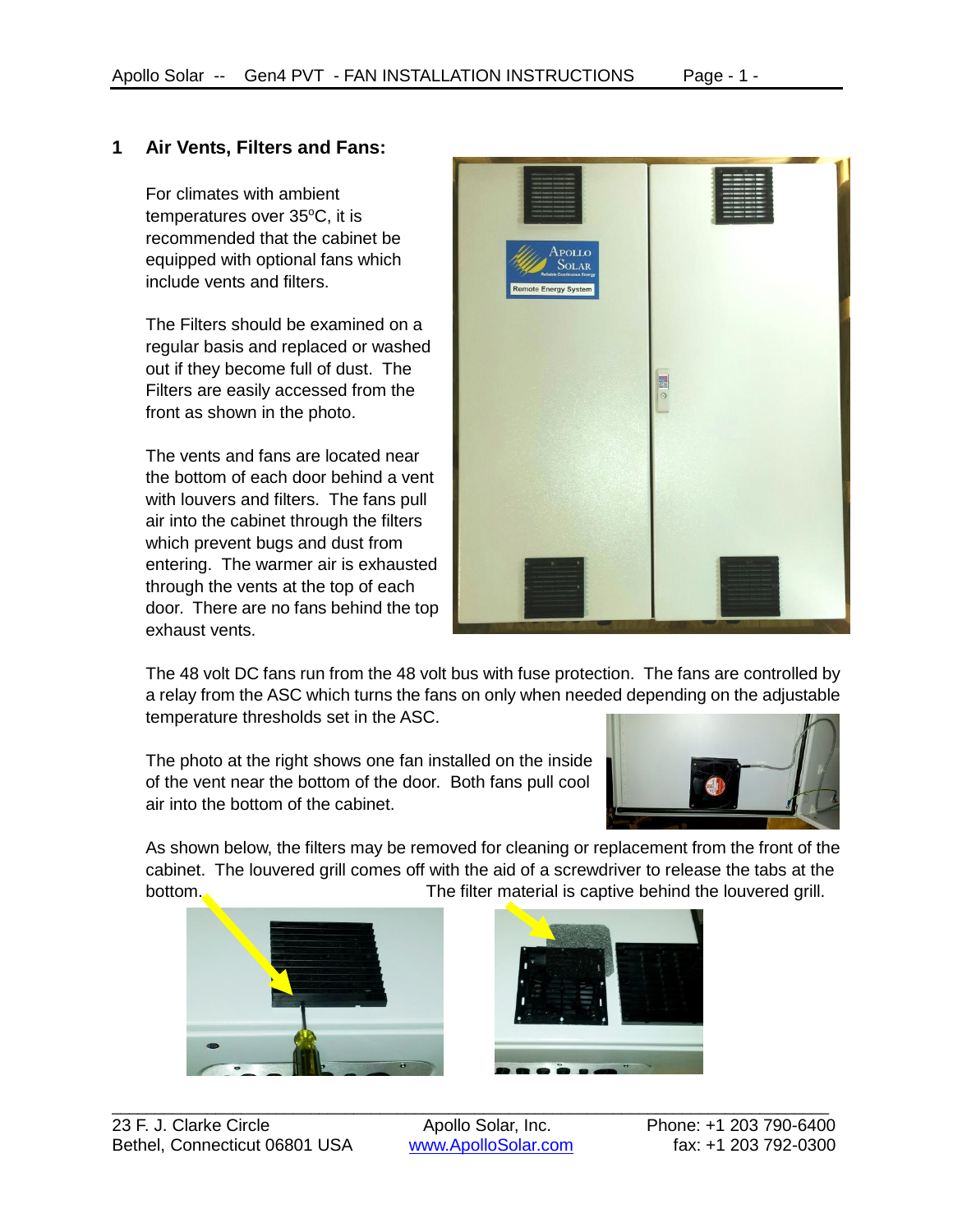### **2 Installation of Fans, Vents and Filters in User Supplied Cabinets**

If the customer has opted to supply the Cabinets, then Vents, Filters and Fans must be installed locally. The photos above and the drawings below show the location of the fans in the doors of the cabinets as well as the exact dimensions of the hole required for the recommended fans.



The Standard Cabinet (1000 x 1200 x 300mm deep) has 2 doors. A fan is required at the bottom of both doors. As described on the drawing, the outside air is drawn IN at the BOTTOM through a vent with a filter. The hot air is exhausted through the vents at the top of the doors. The slightly higher air pressure inside the cabinet keeps dust from entering any small holes in the cabinet.

\_\_\_\_\_\_\_\_\_\_\_\_\_\_\_\_\_\_\_\_\_\_\_\_\_\_\_\_\_\_\_\_\_\_\_\_\_\_\_\_\_\_\_\_\_\_\_\_\_\_\_\_\_\_\_\_\_\_\_\_\_\_\_\_\_\_\_\_\_\_\_\_\_\_\_\_\_\_\_\_\_\_\_